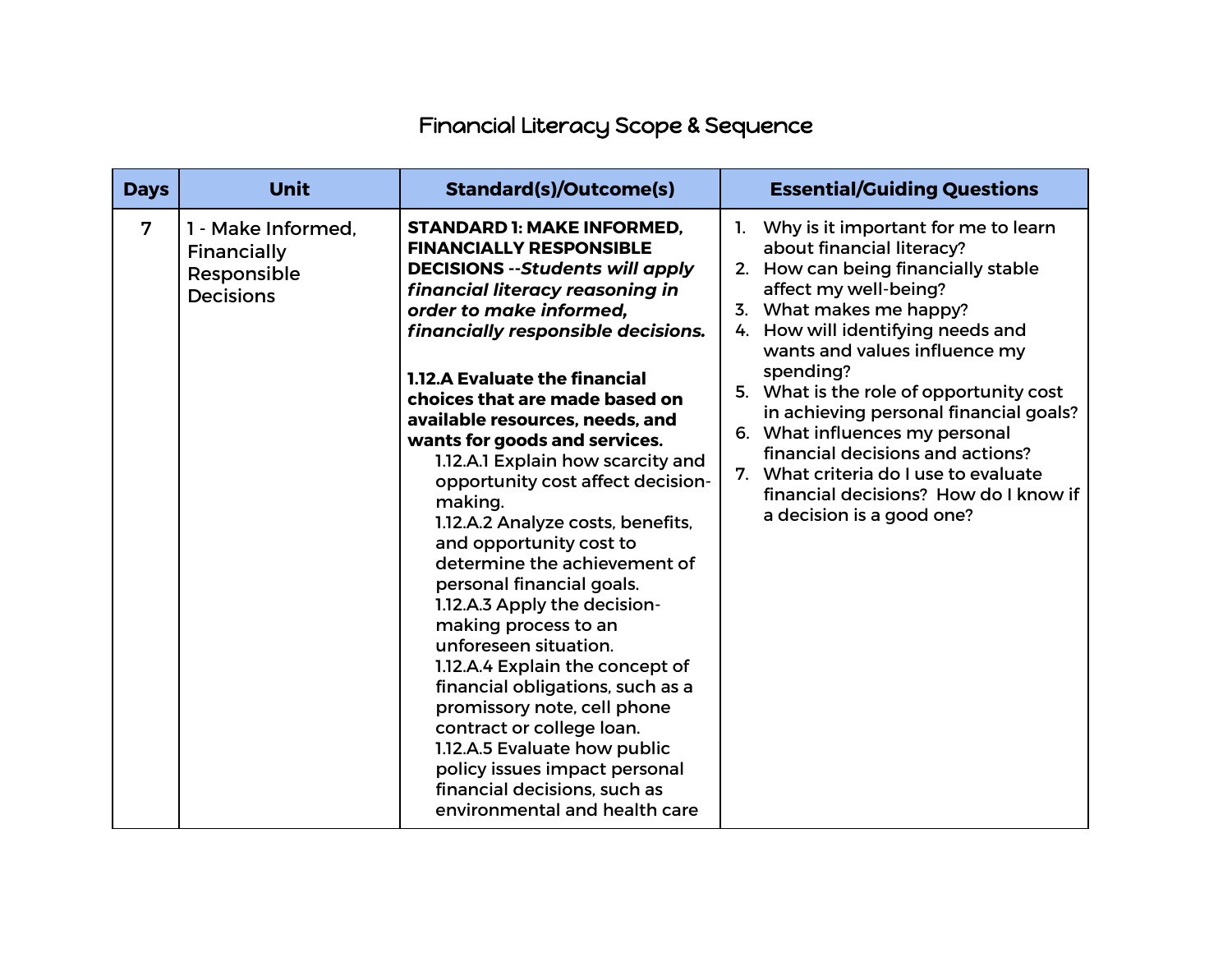| concerns.<br>1.12.B Evaluate attitudes,<br>assumptions, and patterns of<br>behavior regarding financial                                                                                                                                                                                                                                                                                                                                                                  |  |
|--------------------------------------------------------------------------------------------------------------------------------------------------------------------------------------------------------------------------------------------------------------------------------------------------------------------------------------------------------------------------------------------------------------------------------------------------------------------------|--|
| decisions, and predict how they<br>impact the achievement of<br>financial goals.<br>1.12.B.1 Evaluate factors that<br>affect personal financial<br>decisions and actions.<br>1.12.B.2 Reflect on the impact of<br>philanthropy, volunteer service,<br>and charities in community<br>development and quality of life.<br>1.12.B.3 Compare individual<br>differences and influences on<br>consumer decisions related to<br>money including the impact on<br>relationships. |  |
| 1.12.C Evaluate and apply financial<br>knowledge, attitudes, and skills.<br>1.12.C.1 Refine and extend a<br>conceptual understanding of<br>new words regarding financial<br>literacy.<br>1.12.C.2 Justify an informed and<br>responsible action to resolve<br>personal financial literacy<br>questions and issues.<br>1.12.C.3 Apply the decision-<br>making process to achieve a<br>personal financial goal.                                                            |  |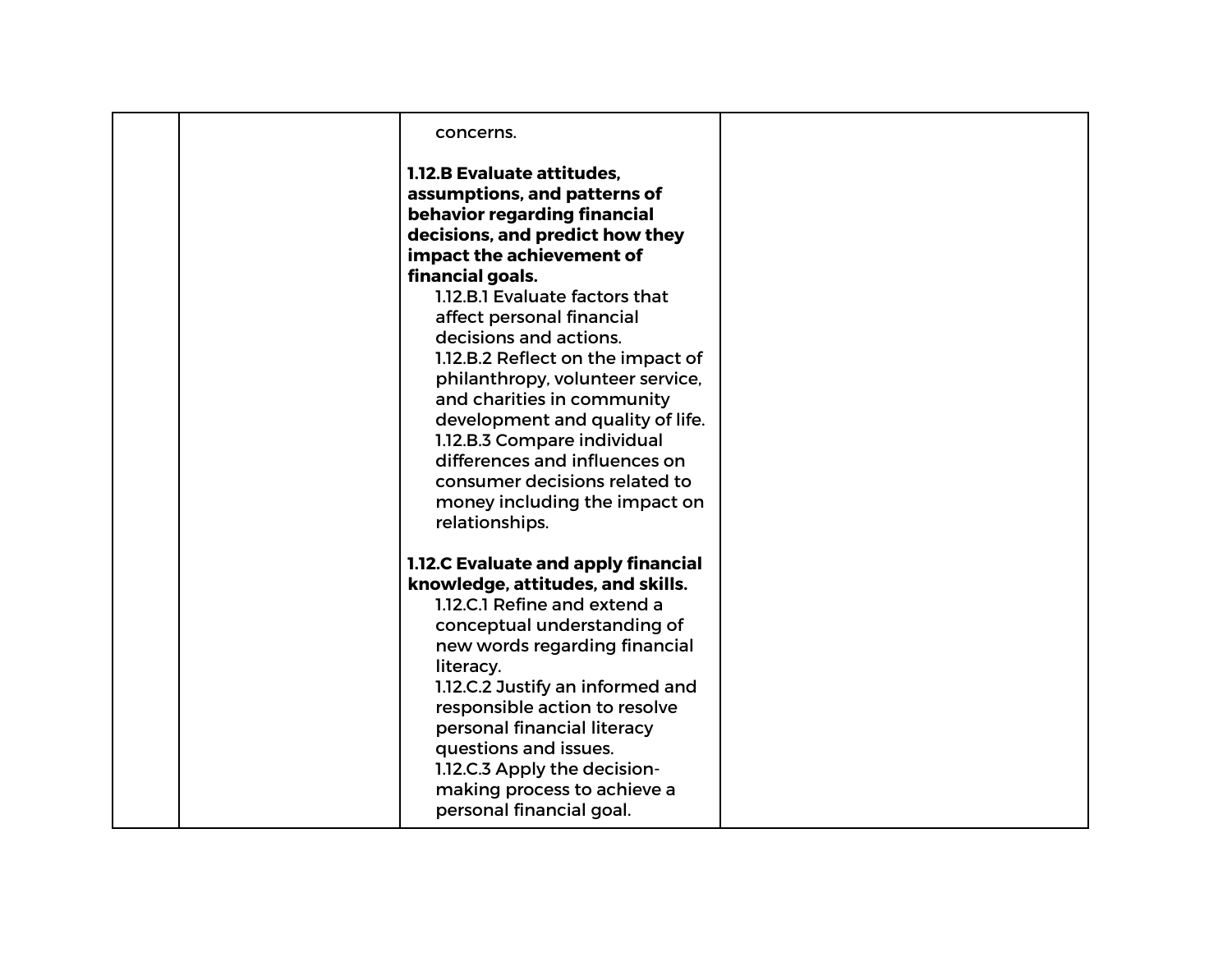| 1.12.C.4 Evaluate outcomes of<br>financially responsible and<br>irresponsible decisions.                                                                                                                                                                                                                                                                                                                                                                                                           |  |
|----------------------------------------------------------------------------------------------------------------------------------------------------------------------------------------------------------------------------------------------------------------------------------------------------------------------------------------------------------------------------------------------------------------------------------------------------------------------------------------------------|--|
| 1.12.D Compare different types of<br>markets.<br>1.12.D.1 Determine different<br>types of retail markets, and<br>analyze the goods and services<br>they offer.<br>1.12.D.2 Examine external factors<br>that affect a market such as<br>inflation, and determine the<br>most appropriate time to<br>purchase.                                                                                                                                                                                       |  |
| <b>1.12.E Evaluate the economic</b><br>impacts of government, business,<br>and consumer financial decisions.<br>1.12.E.1 Assess the impact of<br>global economic events on<br>personal financial planning.<br>1.12.E.2 Examine the<br>consequences of personal<br>consumer decisions and actions<br>on the global economy, and the<br>environment.<br>1.12.E.3 Analyze the impacts of<br>business, government, and<br>consumer financial decisions on<br>the individual, family, and<br>community. |  |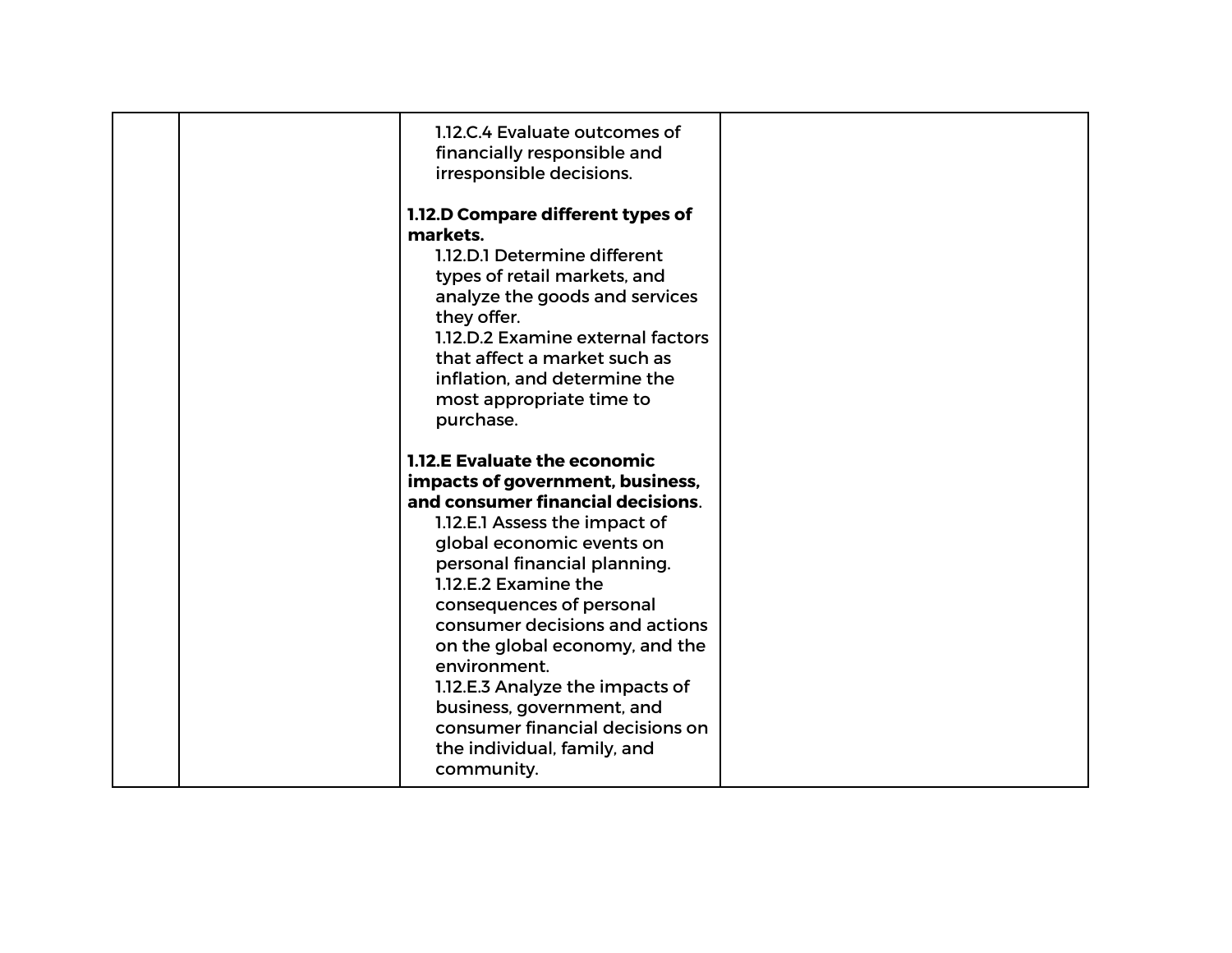| 7 | 2- Relate Careers,<br><b>Education, and Income</b> | <b>STANDARD 2: RELATE CAREERS,</b><br><b>EDUCATION, AND INCOME --</b><br><b>Students will relate choices</b><br>regarding their education and<br>career paths to earning<br>potential.<br><b>2.12.A Evaluate the relationships</b><br>among education, skills, career<br>choices, economic conditions, and<br>income.<br>2.12.A.1 Evaluate how interests,<br>skills, career choices, and<br>economic conditions affect<br>education choices.<br>2.12.A.2 Evaluate how education<br>choices affect income as well as<br>the return on investment.<br>2.12.A.3 Analyze how personal<br>values may impact financial<br>decisions, including becoming<br>an entrepreneur.<br>2.12.A.4 Analyze the benefits and<br>trade-offs of a variety of careers<br>including personal satisfaction.<br>2.12.A.5 Analyze the relationship<br>of career choice and personal | 1. What is human capital and why<br>is it important for career<br>development?<br>2. How do I choose a career?<br>3. What is the relationship<br>between education, income<br>and career choice?<br>4. Why is it important to<br>understand payroll and tax<br>deductions on my paycheck? |
|---|----------------------------------------------------|------------------------------------------------------------------------------------------------------------------------------------------------------------------------------------------------------------------------------------------------------------------------------------------------------------------------------------------------------------------------------------------------------------------------------------------------------------------------------------------------------------------------------------------------------------------------------------------------------------------------------------------------------------------------------------------------------------------------------------------------------------------------------------------------------------------------------------------------------------|-------------------------------------------------------------------------------------------------------------------------------------------------------------------------------------------------------------------------------------------------------------------------------------------|
|   |                                                    | satisfaction.<br>2.12.B Evaluate sources of income.<br>2.12.B.1 Differentiate between                                                                                                                                                                                                                                                                                                                                                                                                                                                                                                                                                                                                                                                                                                                                                                      |                                                                                                                                                                                                                                                                                           |
|   |                                                    | earned income and other<br>sources of income.<br>2.12.B.2 Describe how adjusting<br>benefits can affect income.                                                                                                                                                                                                                                                                                                                                                                                                                                                                                                                                                                                                                                                                                                                                            |                                                                                                                                                                                                                                                                                           |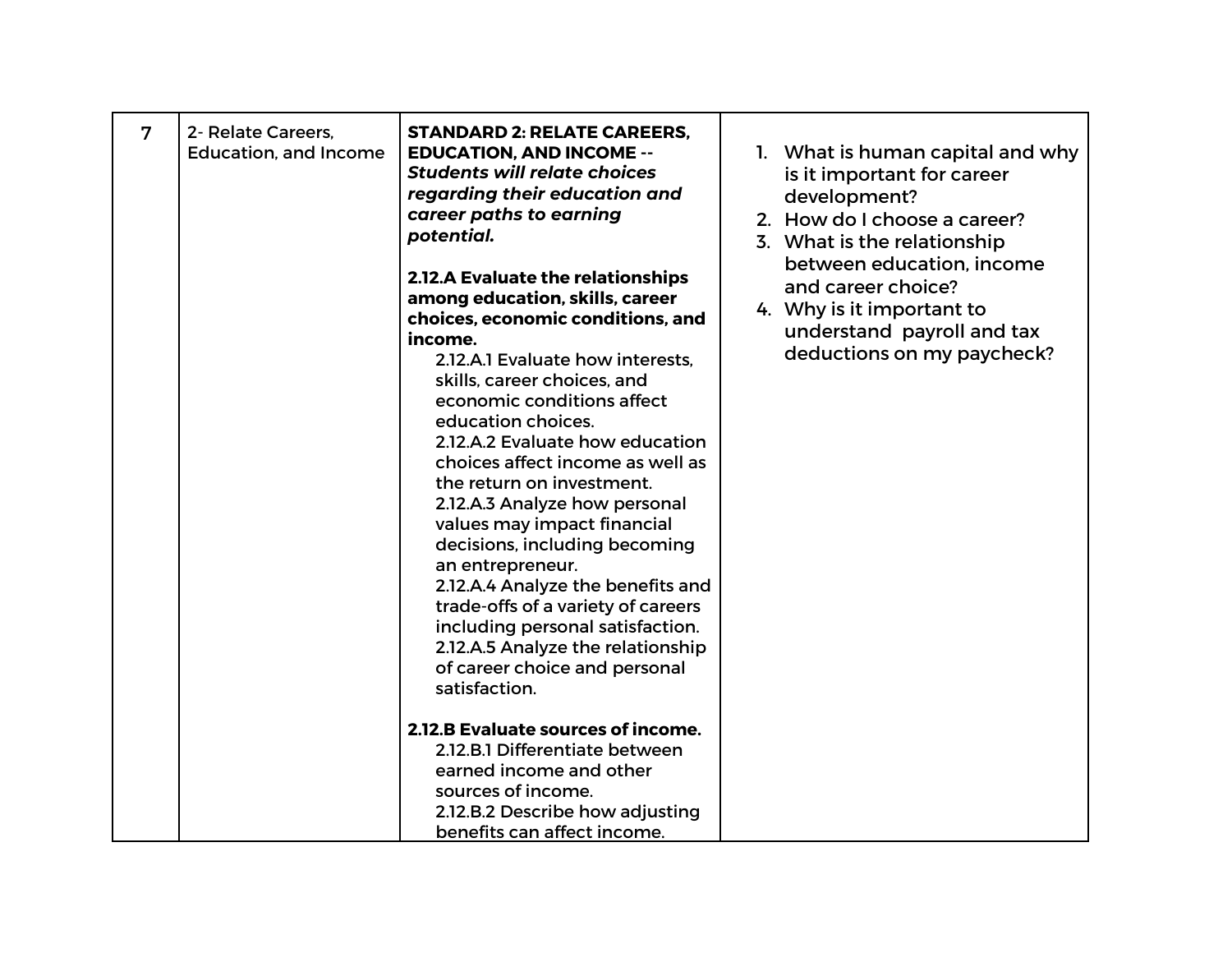| 9 | 3 - Plan and Manage<br>Money | <b>STANDARD 3: PLAN AND MANAGE</b><br><b>MONEY -- Students will develop</b><br>skills to plan and manage money<br>effectively by identifying<br>financial goals and developing<br>spending plans.<br>3.12.A Demonstrate the ability to<br>use money management skills and<br>strategies.<br>3.12.A.1 Determine the feasibility<br>of a spending plan based on<br>multiple sets of criteria.<br>3.12.A.2 Analyze and compare<br>income and spending plans as<br>affected by age, needs, and | 1. How do age, needs and<br>resources influence spending<br>plans?<br>2. What will I need to include in a<br>spending plan for me that will<br>meet my short term and long<br>term goals?<br>3. How can I use financial<br>institutions to meet personal<br>and family goals?<br>4. How can I effectively integrate<br>long term personal goals with<br>financial needs and resources<br>for financial well being?<br>5. How can I effectively use |
|---|------------------------------|--------------------------------------------------------------------------------------------------------------------------------------------------------------------------------------------------------------------------------------------------------------------------------------------------------------------------------------------------------------------------------------------------------------------------------------------------------------------------------------------|----------------------------------------------------------------------------------------------------------------------------------------------------------------------------------------------------------------------------------------------------------------------------------------------------------------------------------------------------------------------------------------------------------------------------------------------------|
|   |                              | resources.<br>3.12.A.3 Apply various money<br>management strategies to<br>authentic situations and predict<br>results over time.<br>3.12.A.4 Cite examples of trade-<br>offs resulting from competing<br>financial goals.                                                                                                                                                                                                                                                                  | interest to manage and<br>accumulate wealth?<br>6. What are my legal tax<br>obligations?<br>7. What are my rights and<br>responsibilities related to<br>contracts?                                                                                                                                                                                                                                                                                 |
|   |                              | <b>3.12.B Analyze the services of</b><br>financial institutions.<br>3.12.B.1 Develop a plan that uses<br>the services of various financial<br>institutions to meet personal<br>and family financial goals.<br>3.12.B.2 Describe and calculate<br>interest and fees applied to<br>various forms of saving,<br>spending, debt.                                                                                                                                                               |                                                                                                                                                                                                                                                                                                                                                                                                                                                    |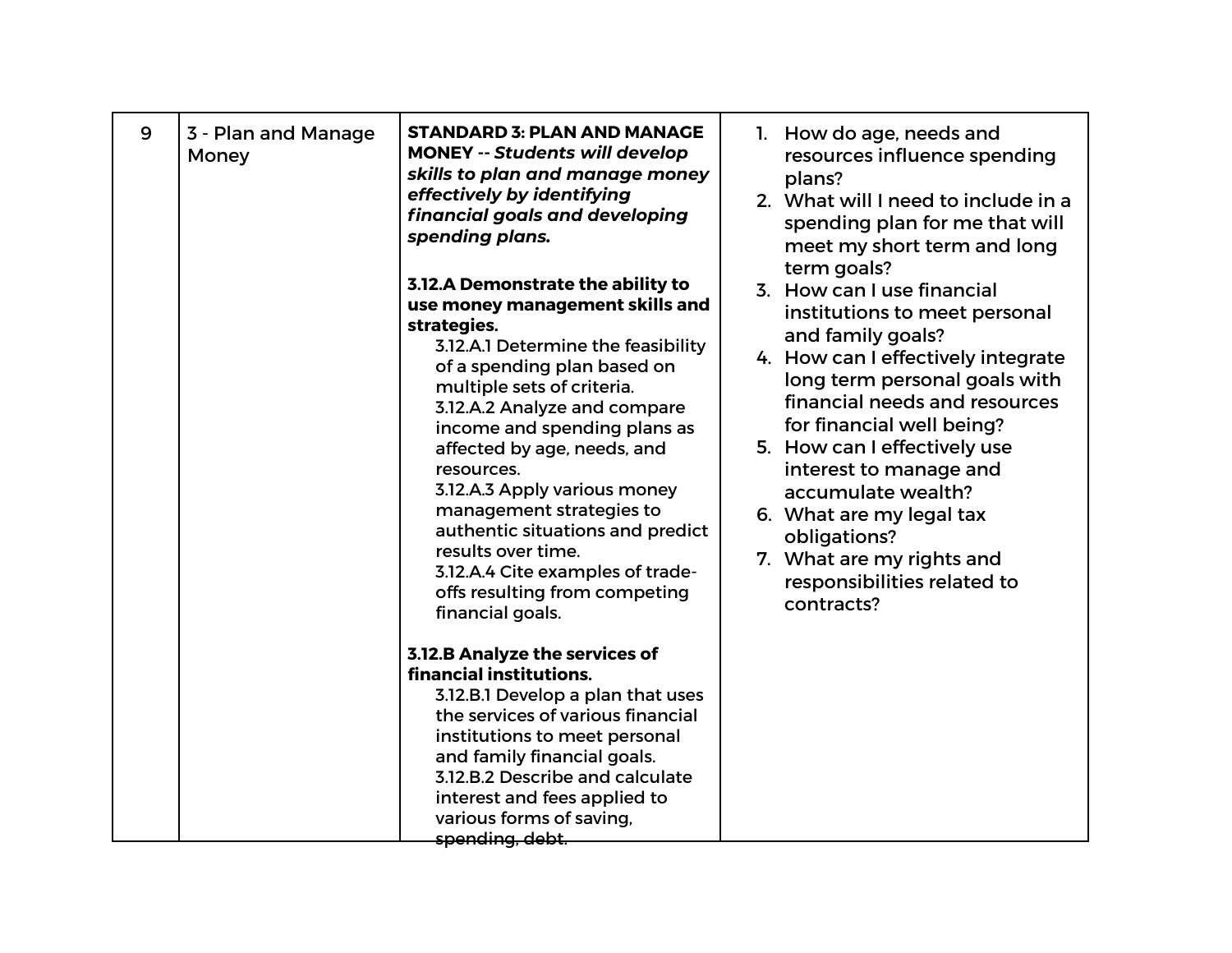| 7 | 4 - Manage Credit and<br><b>Debit</b> | <b>STANDARD 4: MANAGE CREDIT</b><br><b>AND DEBT -- Students will</b><br>develop skills to make informed<br>decisions about incurring debt<br>and maintaining<br>creditworthiness.<br>4.12.A Evaluate how to use debt<br>beneficially.<br>4.12.A.1 Explain the advantages<br>and disadvantages of debt.<br>4.12.A.2 Determine a variety of<br>situations in which debt is<br>beneficial.                                                                                                                                                                             | 1. How do I manage debt<br>effectively?<br>2. How do I effectively manage<br>and acquire credit?<br>3. What influences my credit<br>worthiness?<br>4. What is the impact of a credit<br>score on my financial well<br>being?<br>5. How do I effectively identify<br>and evaluate the cost of<br>borrowing money? |
|---|---------------------------------------|---------------------------------------------------------------------------------------------------------------------------------------------------------------------------------------------------------------------------------------------------------------------------------------------------------------------------------------------------------------------------------------------------------------------------------------------------------------------------------------------------------------------------------------------------------------------|------------------------------------------------------------------------------------------------------------------------------------------------------------------------------------------------------------------------------------------------------------------------------------------------------------------|
|   |                                       | 4.12.B Evaluate the advantages and<br>disadvantages of credit products<br>and services.<br>4.12.B.1 Evaluate information<br>about products and services.<br>4.12.B.2 Differentiate and<br>calculate the difference<br>between short- and long-term<br>loans.<br>4.12.B.3 Identify and discuss<br>examples of predatory lending<br>practices, such as payday<br>lenders.<br>4.12.C Analyze sources of credit.<br>4.12.C.1 Explain how to acquire<br>and maintain credit.<br>4.12.C.2 Compare sources of<br>consumer credit, and apply<br>them to consumer decisions. |                                                                                                                                                                                                                                                                                                                  |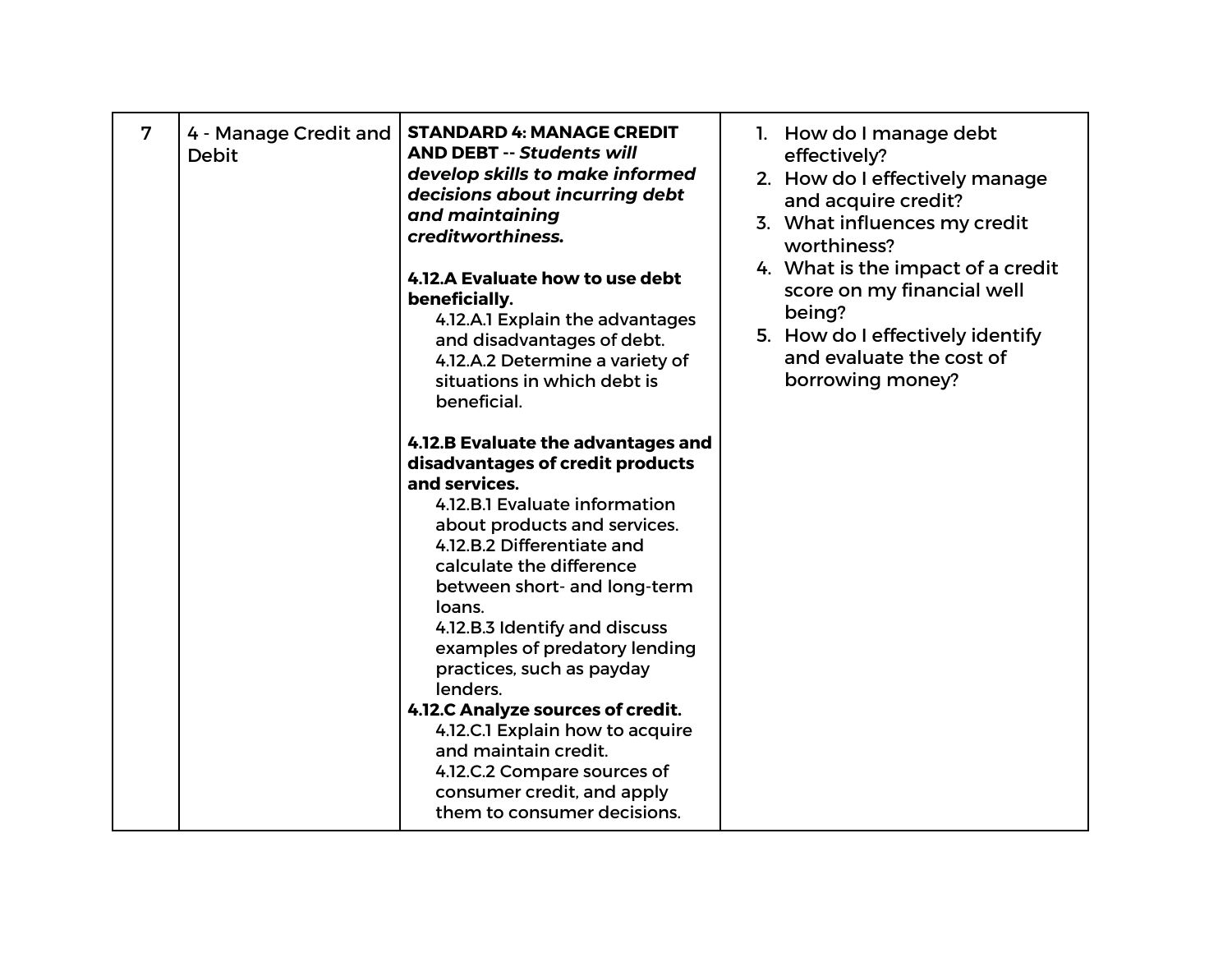| 4.12.C.3 Compare strategies of<br>credit and debt management.<br>4.12.C.4 Compare the financial<br>benefits and services of different<br>types of lending institutions.                                                                                                                                                                                                                                                                                                    |  |
|----------------------------------------------------------------------------------------------------------------------------------------------------------------------------------------------------------------------------------------------------------------------------------------------------------------------------------------------------------------------------------------------------------------------------------------------------------------------------|--|
| 4.12.D Use numeracy skills to<br>calculate the cost of borrowing.<br>4.12.D.1 Use online business tools<br>to compare and compute<br>interest and compound interest<br>and to interpret an amortization<br>table.<br>4.12.D.2 Compute and assess the<br>accumulating effect of interest<br>paid over time when using a<br>variety of sources of credit.<br>4.12.D.3 Calculate and compare<br>the total cost of borrowing for<br>various amounts and types of<br>purchases. |  |
| 4.12.E Identify and evaluate<br>interest rates, fees, and other<br>credit charges.<br>4.12.E.1 Analyze the impact of<br>using a credit card vs. a debit<br>card as it relates to money<br>management.<br>4.12.E.2 Analyze the advantages<br>and disadvantages of different<br>payment methods and options,<br>including the Automatic<br><b>Clearing House.</b>                                                                                                            |  |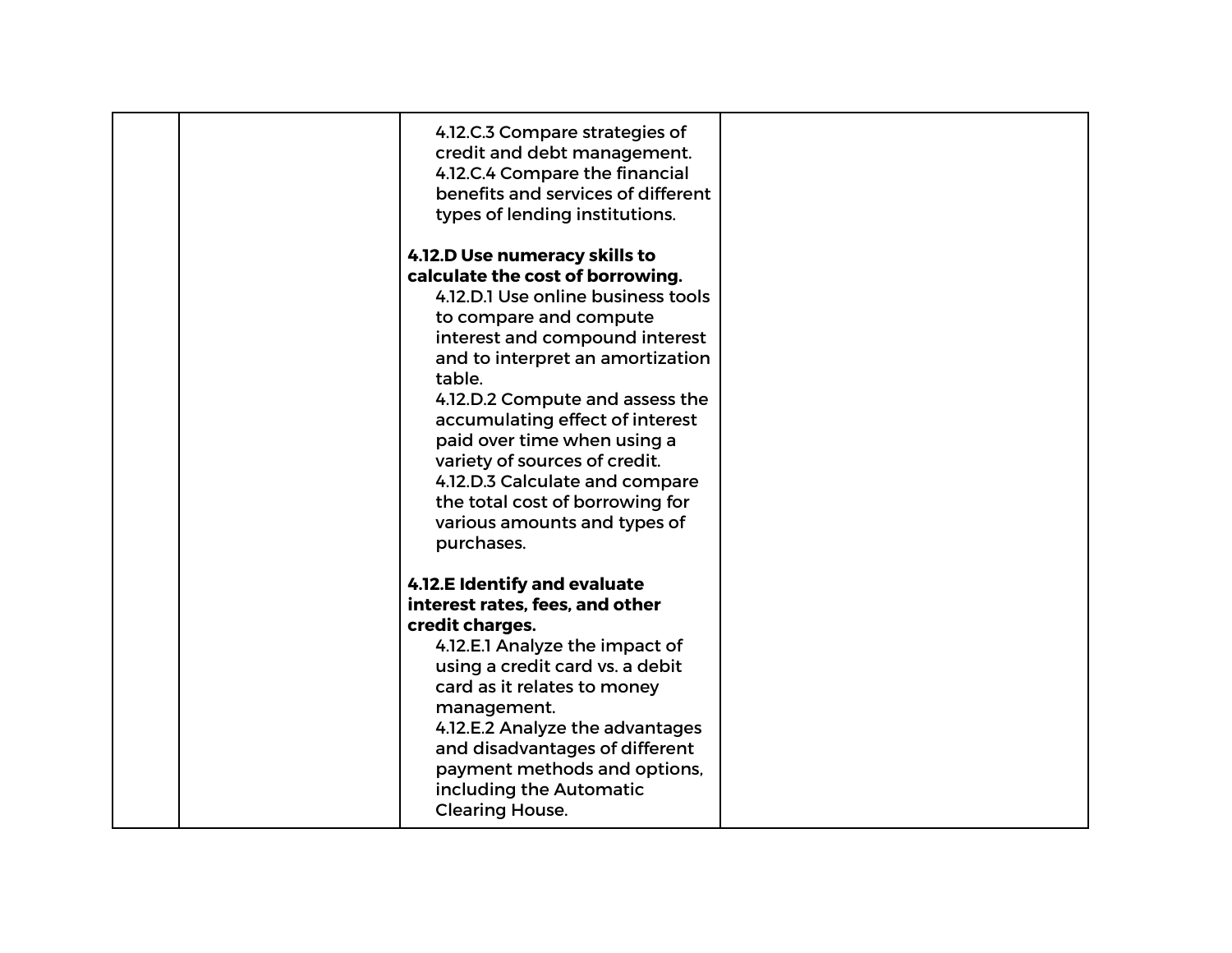| 4.12.E.3 Explain the different<br>types of loans associated with<br>mortgages as it relates to<br>interest rates (fixed, variable,<br>and balloons), insurance, and<br>fees.                                                                                                                                                                                                                                                                                                                                                                                                                                                        |  |
|-------------------------------------------------------------------------------------------------------------------------------------------------------------------------------------------------------------------------------------------------------------------------------------------------------------------------------------------------------------------------------------------------------------------------------------------------------------------------------------------------------------------------------------------------------------------------------------------------------------------------------------|--|
| 4.12.F Analyze credit scores and<br>reports.<br>4.12.F.1 Explain personal<br>responsibility and the factors<br>that affect creditworthiness.<br>such as payment history and<br>total debt vs. total available<br>credit.<br>4.12.F.2 Explain how a credit<br>report is used and how<br>frequently it should be<br>obtained.<br>4.12.F.3 Explain how credit<br>scores can be used to leverage<br>better products, services, and<br>employment opportunities,<br>such as Security Clearance.<br>4.12.F.4 Apply strategies to<br>prevent or manage credit<br>problems.<br>4.12.F.5 Compare sources of<br>credit reporting and evaluate |  |
| credit report scores.<br>4.12.G Evaluate the consequences<br>of not meeting credit obligations.<br>4.12.G.1 Analyze the problems of                                                                                                                                                                                                                                                                                                                                                                                                                                                                                                 |  |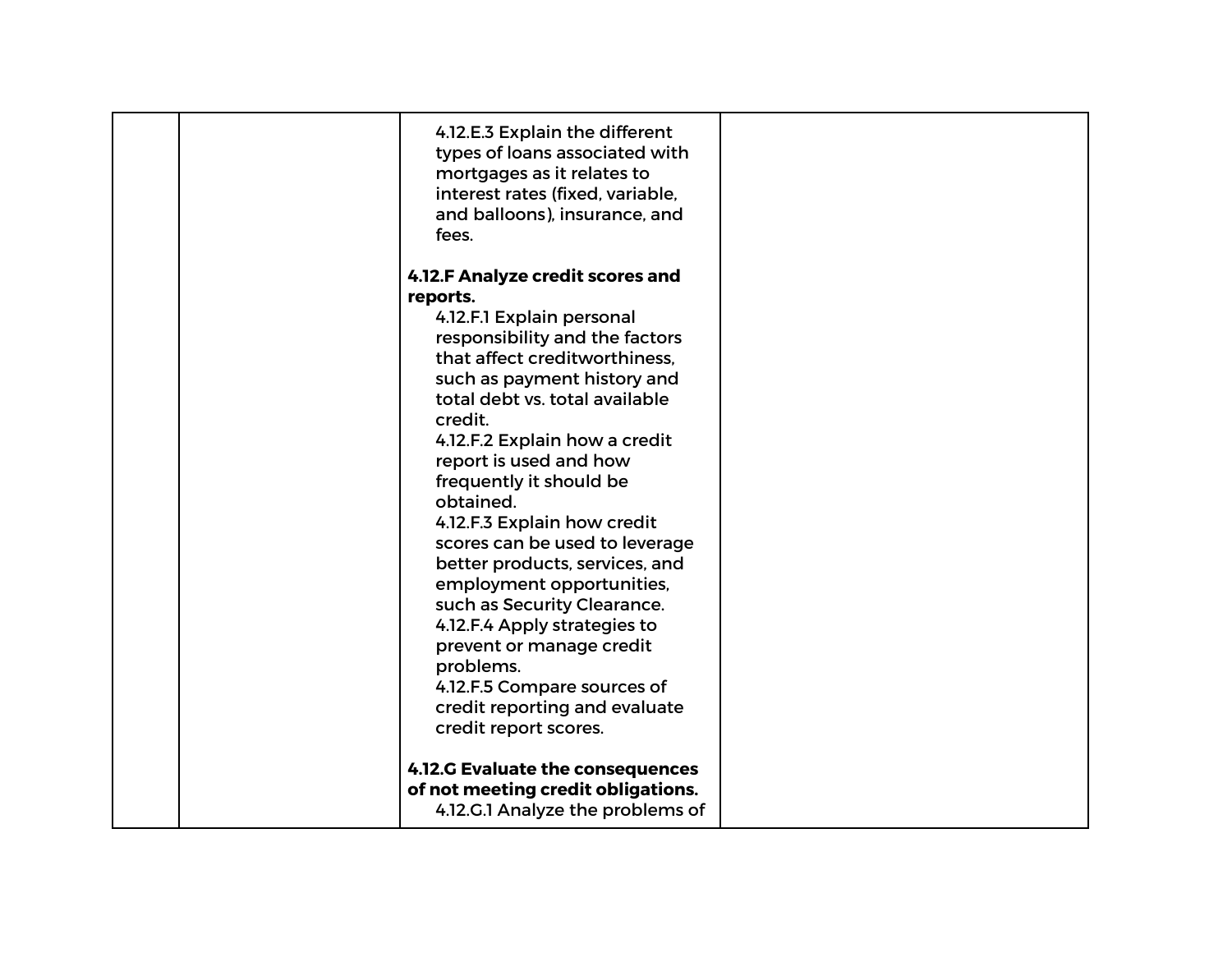|   |                                                | not meeting credit obligations,<br>such as poor credit score, late<br>fees, acquiring loans, paying<br>higher interest rates, and<br>bankruptcy.<br>4.12.G.2 Determine when credit<br>counseling is necessary.<br>4.12.G.3 Find reputable providers<br>of credit counseling services.                                                                                                                                                                                                                                                                                                                                                                                                                                              |                                                                                                                                                                                                                                                                                                                                                                                                                                                                                         |
|---|------------------------------------------------|------------------------------------------------------------------------------------------------------------------------------------------------------------------------------------------------------------------------------------------------------------------------------------------------------------------------------------------------------------------------------------------------------------------------------------------------------------------------------------------------------------------------------------------------------------------------------------------------------------------------------------------------------------------------------------------------------------------------------------|-----------------------------------------------------------------------------------------------------------------------------------------------------------------------------------------------------------------------------------------------------------------------------------------------------------------------------------------------------------------------------------------------------------------------------------------------------------------------------------------|
| 8 | 5 - Manage Risks and<br><b>Preserve Wealth</b> | <b>STANDARD 6: MANAGE RISKS AND</b><br><b>PRESERVE WEALTH -- Students</b><br>will develop financial planning<br>skills to minimize financial<br>setbacks.<br>6.12.A Evaluate the strategies that<br>protect income and wealth.<br>6.12.A.1 Explain circumstances<br>that impact income and wealth.<br>6.12.A.2 Analyze forms of<br>financial risk with varying<br>degrees of risk tolerance.<br>6.12.A.3 Strategize methods to<br>minimize financial loss.<br>6.12.A.4 Explain how legal<br>documents protect individuals'<br>personal assets, such as wills<br>and trusts.<br>6.12.B Justify the need for and<br>value of various types of insurance<br>(such as health, property, life,<br>disability, and liability) within the | 1. What is the relationship<br>between financial risk and risk<br>tolerance?<br>2. How do I effectively evaluate<br>strategies to help protect<br>income and wealth?<br>3. What do I need to know to<br>choose insurance coverage to<br>best meet my needs and<br>situation?<br>4. How can I be an informed<br>consumer?<br>5. How do I protect myself from<br>fraud?<br>6. How are the rights and<br>responsibilities of buyers and<br>sellers related to consumer<br>protection laws? |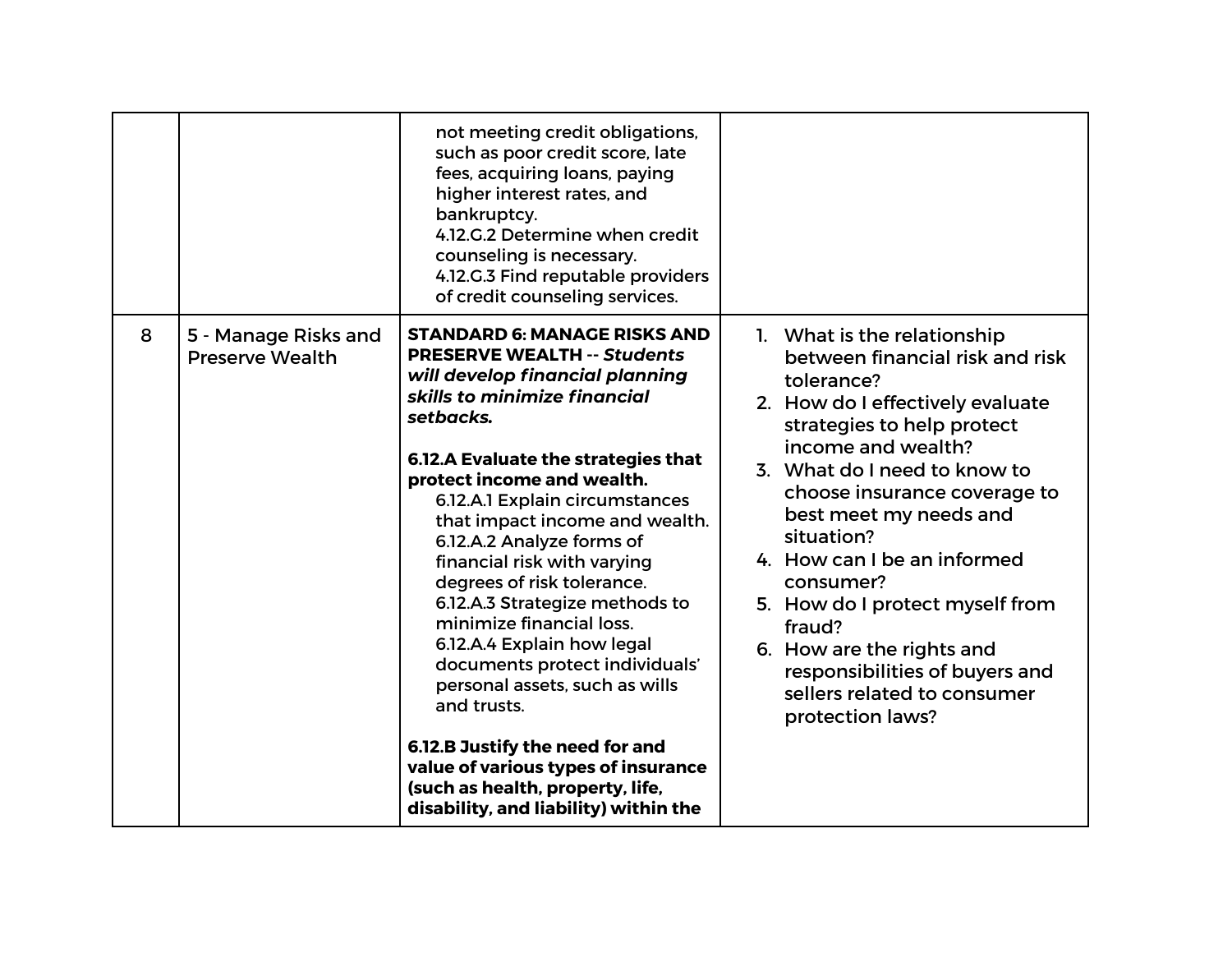| life cycle.<br>6.12.B.1 Investigate and apply<br>different types of insurance<br>coverage to selected situations.<br>6.12.B.2 Review and apply<br>criteria to choose insurance<br>coverage for selected situations.<br>6.12.B.3 Compare insurance<br>rates, premiums, and<br>deductibles to minimize costs in<br>selected situations.<br>6.12.B.4 Create an individual or<br>family insurance plan for<br>selected situations. |  |
|--------------------------------------------------------------------------------------------------------------------------------------------------------------------------------------------------------------------------------------------------------------------------------------------------------------------------------------------------------------------------------------------------------------------------------|--|
| 6.12.C Evaluate the purposes,<br>strategies, and effects of various<br>business practices, including sales<br>techniques.<br>6.12.C.1 Analyze the influence of<br>advertising and the media on<br>decision making and spending.<br>6.12.C.2 Explain the<br>consequences of business<br>practices to individuals, families,<br>and society.<br>6.12.C.3 Analyze the<br>characteristics of an informed<br>consumer.              |  |
| <b>6.12.D Critique sources of</b><br>consumer protection and<br>assistance including public<br>institutions and private                                                                                                                                                                                                                                                                                                        |  |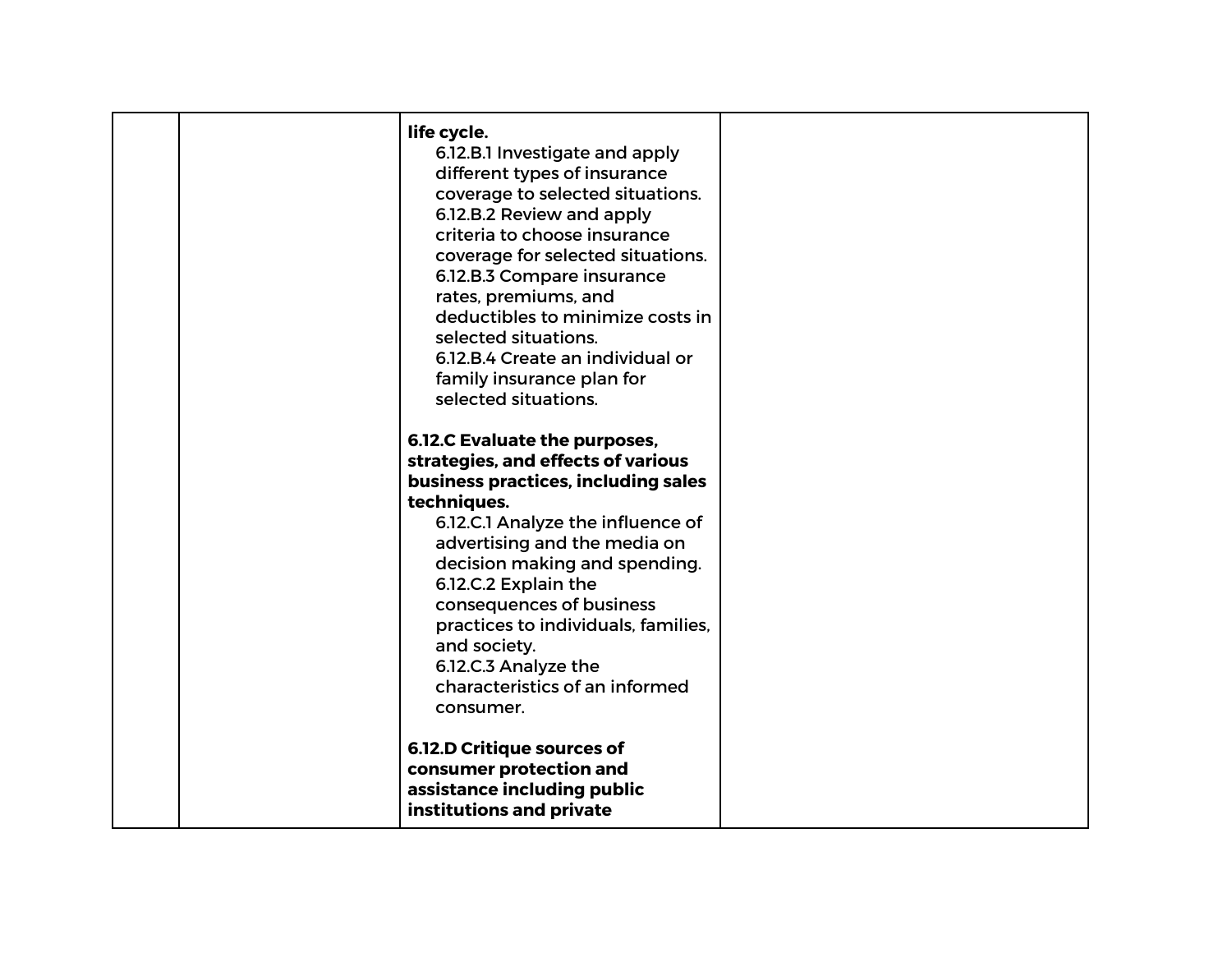|                |                                | organizations (professionals,<br>publications, and internet).<br>6.12.D.1 Evaluate how fraudulent<br>activities affect consumers and<br>methods for protection against<br>fraudulent activities.<br>6.12.D.2 Assess situations that<br>put consumers in financial risk,<br>such as sharing account<br>information, identify theft, and<br>co-signing on loans.<br>6.12.D.3 Justify why certain types<br>of information should be secure<br>and private.<br>6.12.D.4 Explain the rights and<br>responsibilities of buyers and<br>sellers under consumer<br>protection laws such as the<br>"Credit Card Bill of Rights."<br>6.12.D.5 Apply consumer<br>protection laws to dispute a<br>claim. |                                                                                                                                                                                                                                                                                                                  |
|----------------|--------------------------------|---------------------------------------------------------------------------------------------------------------------------------------------------------------------------------------------------------------------------------------------------------------------------------------------------------------------------------------------------------------------------------------------------------------------------------------------------------------------------------------------------------------------------------------------------------------------------------------------------------------------------------------------------------------------------------------------|------------------------------------------------------------------------------------------------------------------------------------------------------------------------------------------------------------------------------------------------------------------------------------------------------------------|
| $\overline{7}$ | 6 - Create and Build<br>Wealth | <b>STANDARD 5: CREATE AND BUILD</b><br><b>WEALTH -- Students will develop</b><br>skills to plan and achieve long-<br>term goals related to saving and<br>investing in order to build<br>financial security and wealth.<br>5.12.A.1 Develop a model<br>comparing investment results.<br>5.12.A.2 Select appropriate<br>financial services and products                                                                                                                                                                                                                                                                                                                                       | 1. What strategies will help me<br>best create and build wealth?<br>2. What is the relationship<br>between buying power, interest<br>rates and inflation?<br>3. What financial services and<br>products will help me meet my<br>financial goals?<br>4. What is the relationship<br>between saving and investing? |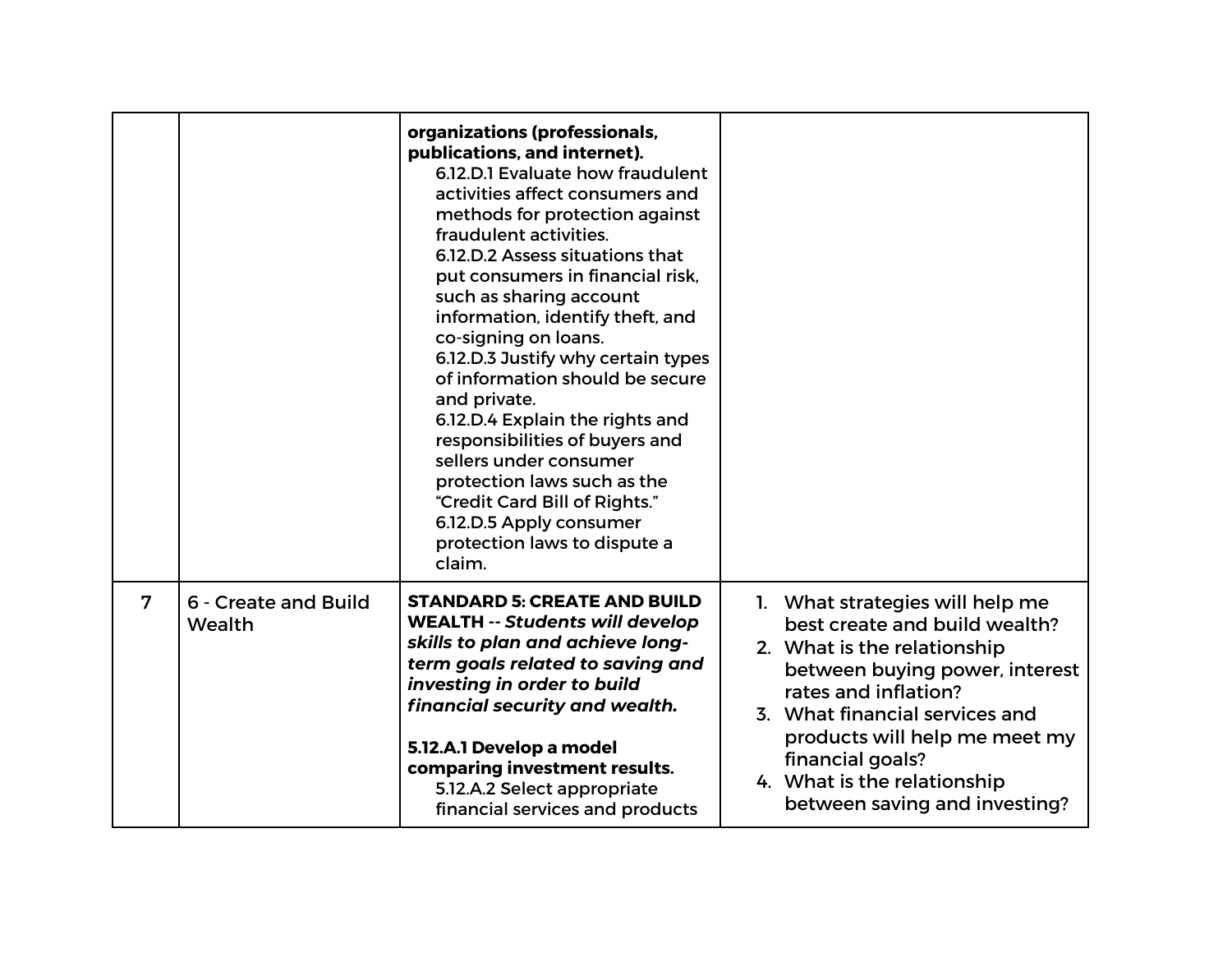|  | to achieve personal financial<br>goals.<br>5.12.A.3 Compare, contrast, and<br>compute historical returns and<br>fees of various financial<br>products.<br>5.12.A.4 Differentiate between<br>various investment products. | 5. What is the relationship<br>between supply and demand<br>on the stock market? |
|--|--------------------------------------------------------------------------------------------------------------------------------------------------------------------------------------------------------------------------|----------------------------------------------------------------------------------|
|  |                                                                                                                                                                                                                          |                                                                                  |
|  | 5.12.B Evaluate strategies for                                                                                                                                                                                           |                                                                                  |
|  | creating wealth and building                                                                                                                                                                                             |                                                                                  |
|  | assets.                                                                                                                                                                                                                  |                                                                                  |
|  | 5.12.B.1 Explain the effects of                                                                                                                                                                                          |                                                                                  |
|  | being banked versus unbanked.                                                                                                                                                                                            |                                                                                  |
|  | 5.12.B.2 Describe federal deposit                                                                                                                                                                                        |                                                                                  |
|  | insurance programs for banks                                                                                                                                                                                             |                                                                                  |
|  | and credit unions.                                                                                                                                                                                                       |                                                                                  |
|  | 5.12.B.3 Analyze the effect of                                                                                                                                                                                           |                                                                                  |
|  | compounding.                                                                                                                                                                                                             |                                                                                  |
|  | 5.12.B.4 Explain the concept of<br>asset allocation based on short-                                                                                                                                                      |                                                                                  |
|  |                                                                                                                                                                                                                          |                                                                                  |
|  | and long term goals.<br>5.12.B.5 Assess factors that                                                                                                                                                                     |                                                                                  |
|  |                                                                                                                                                                                                                          |                                                                                  |
|  | influence financial planning<br>(age, income, liabilities, assets,                                                                                                                                                       |                                                                                  |
|  | goals, family size, risk tolerance,                                                                                                                                                                                      |                                                                                  |
|  | $etc.$ ).                                                                                                                                                                                                                |                                                                                  |
|  | 5.12.B.6 Explain the relationship                                                                                                                                                                                        |                                                                                  |
|  | among buying power, interest                                                                                                                                                                                             |                                                                                  |
|  | rates, and inflation.                                                                                                                                                                                                    |                                                                                  |
|  |                                                                                                                                                                                                                          |                                                                                  |
|  | <b>5.12.C Explain the relationships</b>                                                                                                                                                                                  |                                                                                  |
|  | between saving and investing.                                                                                                                                                                                            |                                                                                  |
|  | 5.12.C.1 Describe the role of                                                                                                                                                                                            |                                                                                  |
|  |                                                                                                                                                                                                                          |                                                                                  |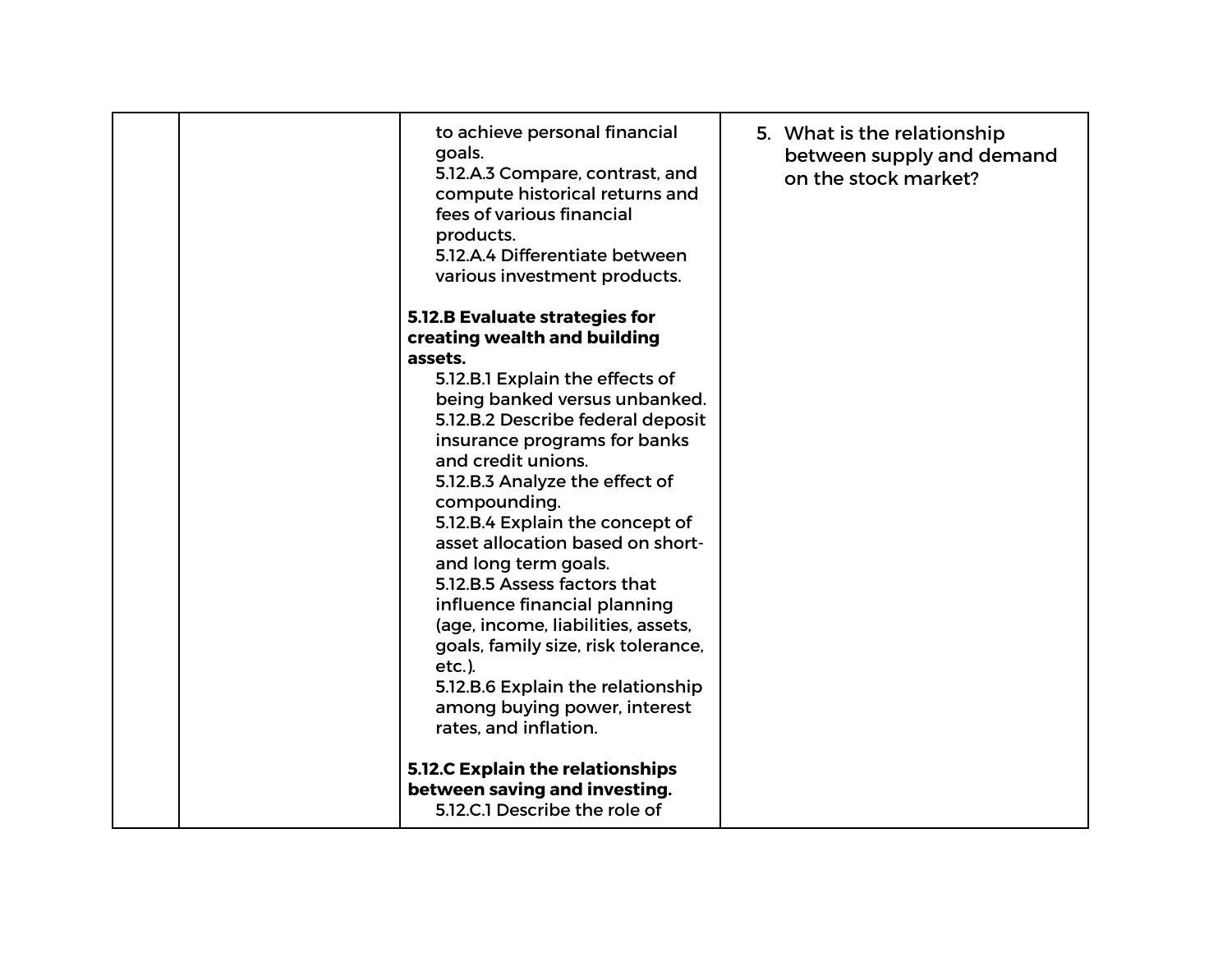|  | revenue-generating assets in<br>building wealth.<br>5.12.C.2 Describe the processes<br>and vehicles for buying and<br>selling investments.<br>5.12.C.3 Compare sources for<br>investment products, such as<br>banks, investment companies,<br>financial planners, etc.<br>5.12.C.4 Compare the risk, return,<br>and liquidity of various<br>investment alternatives. |  |
|--|----------------------------------------------------------------------------------------------------------------------------------------------------------------------------------------------------------------------------------------------------------------------------------------------------------------------------------------------------------------------|--|
|  | 5.12.D Analyze the concepts of<br>supply and demand to stock<br>market price changes.<br>5.12.D.1 Explain how supply and<br>demand works in various<br>situations.<br>5.12.D.2 Determine the impact of<br>various events on stock market<br>prices.                                                                                                                  |  |
|  | 5.12.E Apply the decision-making<br>processes to financial decisions<br>related to planning, saving, and<br>investing.<br>5.12.E.1 Develop and justify<br>investment and/or savings<br>strategies to achieve specified<br>goals.<br>5.12.E.2 Develop personal<br>financial planning strategies<br>that respond to and use tax                                        |  |